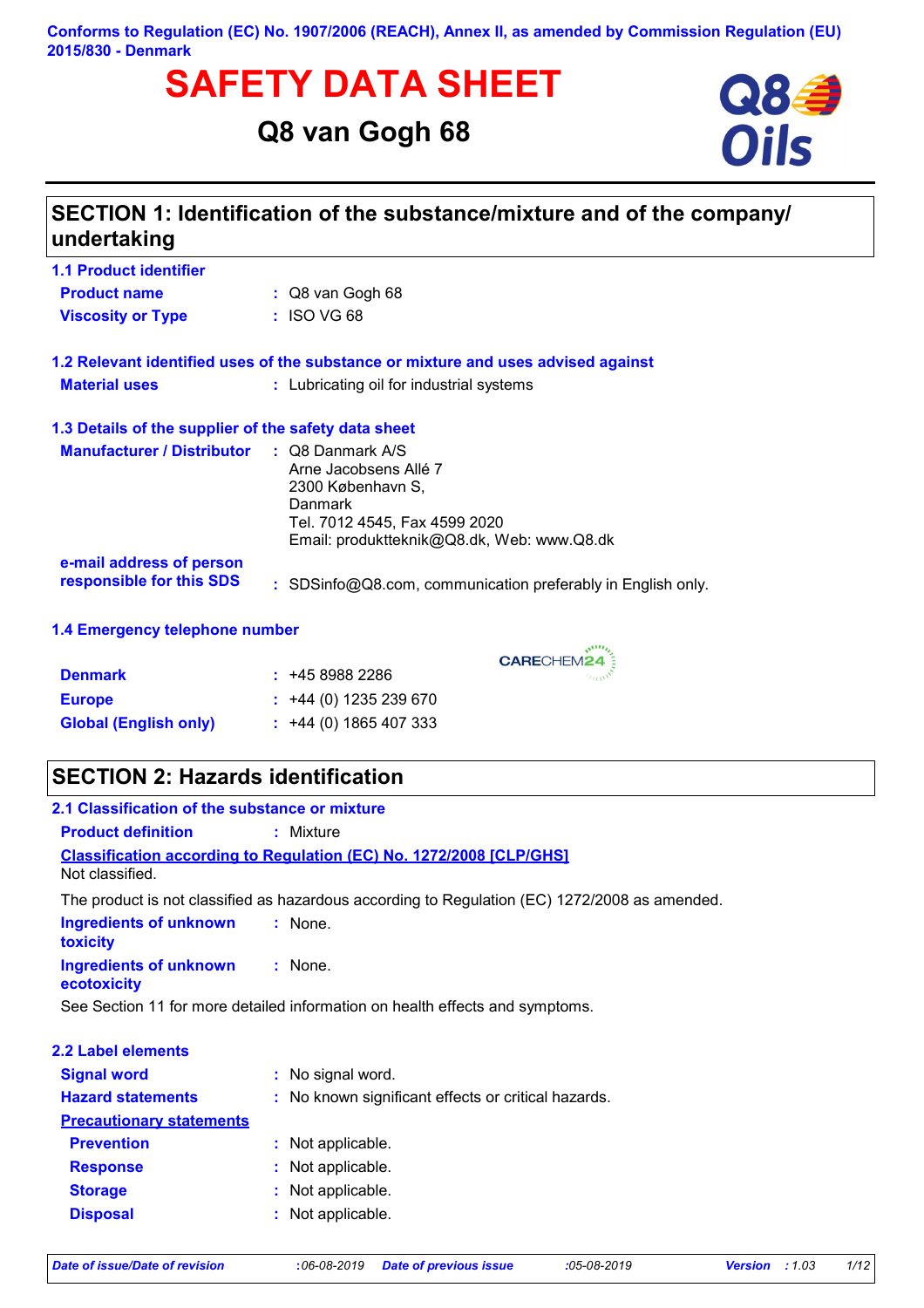| <b>Supplemental label</b><br>elements                                                                                                                           | : Contains N-1-naphthylaniline. May produce an allergic reaction. Safety data sheet<br>available on request. |
|-----------------------------------------------------------------------------------------------------------------------------------------------------------------|--------------------------------------------------------------------------------------------------------------|
| <b>Annex XVII - Restrictions</b><br>on the manufacture,<br>placing on the market and<br>use of certain dangerous<br>substances, mixtures and<br><b>articles</b> | : Not applicable.                                                                                            |
| <b>Special packaging requirements</b>                                                                                                                           |                                                                                                              |
| <b>Containers to be fitted</b><br>with child-resistant<br>fastenings                                                                                            | : Not applicable.                                                                                            |
| <b>Tactile warning of danger</b>                                                                                                                                | : Not applicable.                                                                                            |

# **Other hazards which do :**

: Prolonged or repeated contact may dry skin and cause irritation.

**not result in classification**

# **SECTION 3: Composition/information on ingredients**

**3.2 Mixtures :** Mixture

| <b>Product/ingredient name</b>                            | <b>Identifiers</b>                                                                      | %   | <b>Regulation (EC) No.</b><br>1272/2008 [CLP] | <b>Type</b> | <b>Notes</b> |
|-----------------------------------------------------------|-----------------------------------------------------------------------------------------|-----|-----------------------------------------------|-------------|--------------|
| Distillates (petroleum),<br>hydrotreated heavy paraffinic | REACH #:<br>01-2119484627-25<br>EC: 265-157-1<br>CAS: 64742-54-7<br>Index: 649-467-00-8 | 290 | Not classified.                               | $[2]$       | ►            |

The mineral oils in the product contain < 3% DMSO extract (IP 346).

There are no additional ingredients present which, within the current knowledge of the supplier and in the concentrations applicable, are classified as hazardous to health or the environment, are PBTs, vPvBs or Substances of equivalent concern, or have been assigned a workplace exposure limit and hence require reporting in this section.

Type

[1] Substance classified with a health or environmental hazard

[2] Substance with a workplace exposure limit

[3] Substance meets the criteria for PBT according to Regulation (EC) No. 1907/2006, Annex XIII

[4] Substance meets the criteria for vPvB according to Regulation (EC) No. 1907/2006, Annex XIII

[5] Substance of equivalent concern

[6] Additional disclosure due to company policy

Occupational exposure limits, if available, are listed in Section 8.

# **SECTION 4: First aid measures**

#### Wash out mouth with water. Remove victim to fresh air and keep at rest in a **:** position comfortable for breathing. If material has been swallowed and the exposed person is conscious, give small quantities of water to drink. Do not induce vomiting unless directed to do so by medical personnel. Get medical attention if symptoms occur. **Skin contact** : Immediately flush eyes with plenty of water, occasionally lifting the upper and lower eyelids. Check for and remove any contact lenses. Get medical attention. Wash skin thoroughly with soap and water or use recognized skin cleanser. **:** Remove contaminated clothing and shoes. Get medical attention if symptoms occur. **4.1 Description of first aid measures** Remove victim to fresh air and keep at rest in a position comfortable for breathing. **:** Get medical attention if symptoms occur. **Ingestion Inhalation Eye contact Protection of first-aiders** : No action shall be taken involving any personal risk or without suitable training.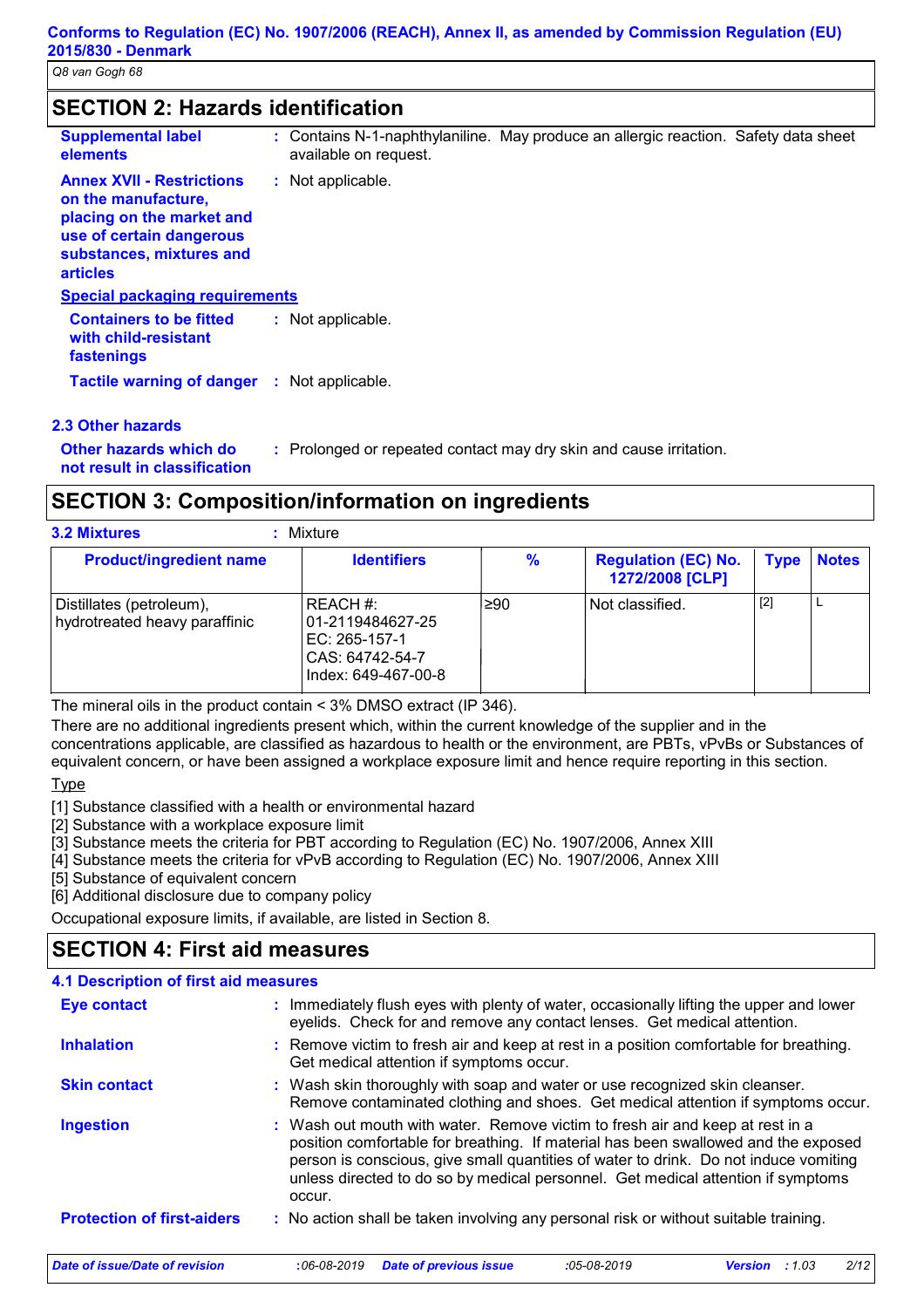# **SECTION 4: First aid measures**

| <b>Eye contact</b>                                       | : No specific data.                                                                                                                                                                                                                                                                                                                                                   |
|----------------------------------------------------------|-----------------------------------------------------------------------------------------------------------------------------------------------------------------------------------------------------------------------------------------------------------------------------------------------------------------------------------------------------------------------|
| <b>Inhalation</b>                                        | : No specific data.                                                                                                                                                                                                                                                                                                                                                   |
| <b>Skin contact</b>                                      | : Adverse symptoms may include the following:<br>irritation<br>dryness<br>cracking                                                                                                                                                                                                                                                                                    |
| <b>Ingestion</b>                                         | : No specific data.                                                                                                                                                                                                                                                                                                                                                   |
|                                                          | 4.3 Indication of any immediate medical attention and special treatment needed                                                                                                                                                                                                                                                                                        |
| <b>Notes to physician</b>                                | : Treat symptomatically. Contact poison treatment specialist immediately if large<br>quantities have been ingested or inhaled.                                                                                                                                                                                                                                        |
| <b>Specific treatments</b>                               | : No specific treatment.                                                                                                                                                                                                                                                                                                                                              |
| <b>SECTION 5: Firefighting measures</b>                  |                                                                                                                                                                                                                                                                                                                                                                       |
| <b>5.1 Extinguishing media</b>                           |                                                                                                                                                                                                                                                                                                                                                                       |
| <b>Suitable extinguishing</b><br>media                   | : Use dry chemical, $CO2$ , alcohol-resistant foam or water spray (fog).                                                                                                                                                                                                                                                                                              |
| <b>Unsuitable extinguishing</b><br>media                 | : Do not use water jet.                                                                                                                                                                                                                                                                                                                                               |
|                                                          | 5.2 Special hazards arising from the substance or mixture                                                                                                                                                                                                                                                                                                             |
| <b>Hazards from the</b><br>substance or mixture          | : In a fire or if heated, a pressure increase will occur and the container may burst.                                                                                                                                                                                                                                                                                 |
| <b>Hazardous combustion</b><br>products                  | : Decomposition products may include the following materials:<br>carbon dioxide<br>carbon monoxide<br>sulfur oxides                                                                                                                                                                                                                                                   |
| <b>5.3 Advice for firefighters</b>                       |                                                                                                                                                                                                                                                                                                                                                                       |
| <b>Special protective actions</b><br>for fire-fighters   | : Promptly isolate the scene by removing all persons from the vicinity of the incident if<br>there is a fire. No action shall be taken involving any personal risk or without<br>suitable training.                                                                                                                                                                   |
| <b>Special protective</b><br>equipment for fire-fighters | : Fire-fighters should wear appropriate protective equipment and self-contained<br>breathing apparatus (SCBA) with a full face-piece operated in positive pressure<br>mode. Clothing for fire-fighters (including helmets, protective boots and gloves)<br>conforming to European standard EN 469 will provide a basic level of protection for<br>chemical incidents. |

| 6.1 Personal precautions, protective equipment and emergency procedures |     |                   |                                                           |               |                                                                                                                                                                                                                                                    |       |      |
|-------------------------------------------------------------------------|-----|-------------------|-----------------------------------------------------------|---------------|----------------------------------------------------------------------------------------------------------------------------------------------------------------------------------------------------------------------------------------------------|-------|------|
| For non-emergency<br>personnel                                          |     |                   | personal protective equipment.                            |               | : No action shall be taken involving any personal risk or without suitable training.<br>Evacuate surrounding areas. Keep unnecessary and unprotected personnel from<br>entering. Do not touch or walk through spilled material. Put on appropriate |       |      |
| For emergency responders                                                | -11 |                   | information in "For non-emergency personnel".             |               | If specialized clothing is required to deal with the spillage, take note of any<br>information in Section 8 on suitable and unsuitable materials. See also the                                                                                     |       |      |
| <b>6.2 Environmental</b><br><b>precautions</b>                          |     |                   | environmental pollution (sewers, waterways, soil or air). |               | : Avoid dispersal of spilled material and runoff and contact with soil, waterways,<br>drains and sewers. Inform the relevant authorities if the product has caused                                                                                 |       |      |
| Date of issue/Date of revision                                          |     | $:06 - 08 - 2019$ | <b>Date of previous issue</b>                             | $:05-08-2019$ | <b>Version</b>                                                                                                                                                                                                                                     | :1.03 | 3/12 |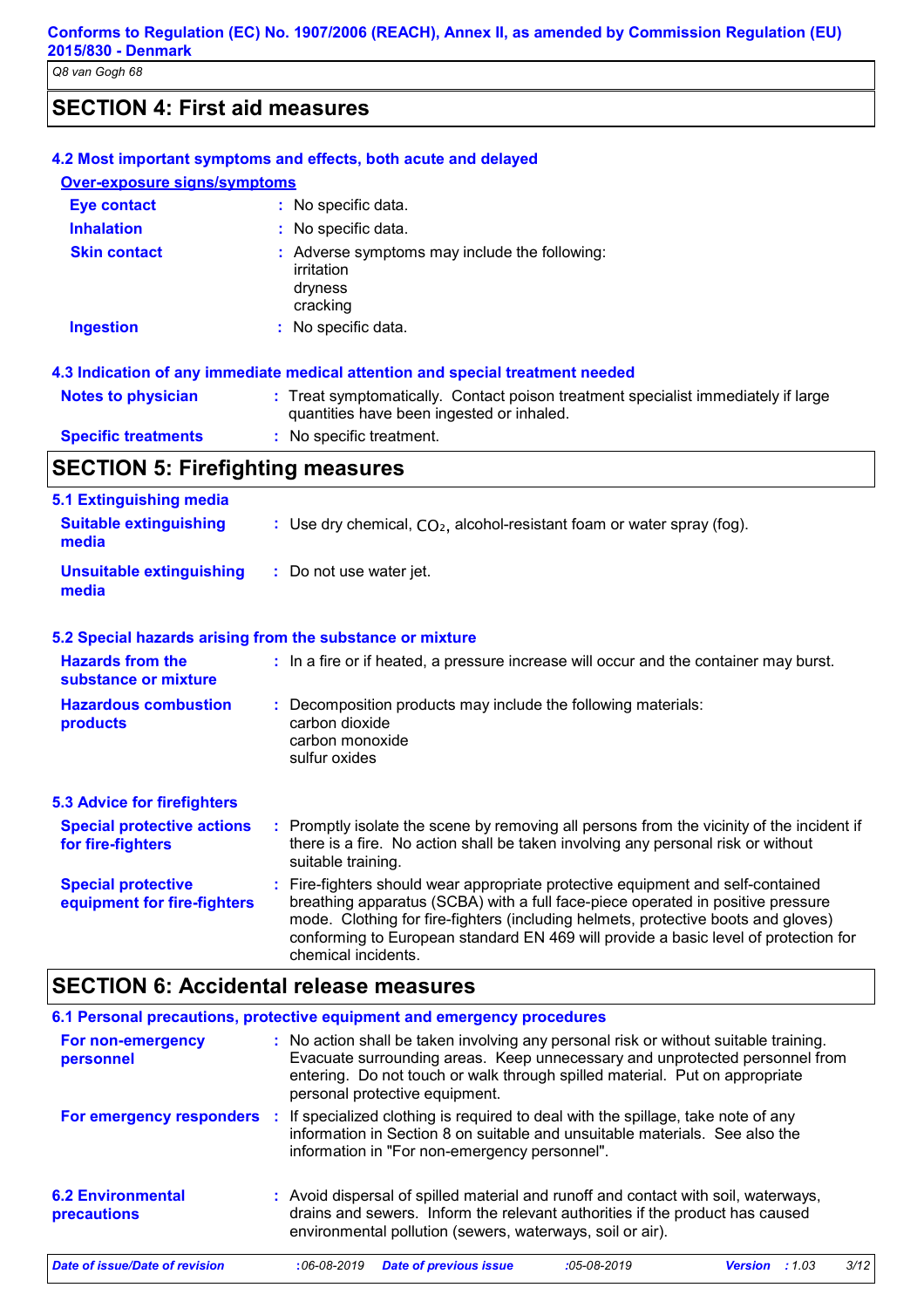# **SECTION 6: Accidental release measures**

#### **6.3 Methods and materials for containment and cleaning up**

| <b>Small spill</b>                               | : Stop leak if without risk. Move containers from spill area. Dilute with water and mop<br>up if water-soluble. Alternatively, or if water-insoluble, absorb with an inert dry<br>material and place in an appropriate waste disposal container. Dispose of via a<br>licensed waste disposal contractor.                                                                                                                                                                       |
|--------------------------------------------------|--------------------------------------------------------------------------------------------------------------------------------------------------------------------------------------------------------------------------------------------------------------------------------------------------------------------------------------------------------------------------------------------------------------------------------------------------------------------------------|
| Large spill                                      | : Stop leak if without risk. Move containers from spill area. Prevent entry into sewers,<br>water courses, basements or confined areas. Wash spillages into an effluent<br>treatment plant or proceed as follows. Contain and collect spillage with non-<br>combustible, absorbent material e.g. sand, earth, vermiculite or diatomaceous earth<br>and place in container for disposal according to local regulations. Dispose of via a<br>licensed waste disposal contractor. |
| <b>6.4 Reference to other</b><br><b>sections</b> | : See Section 1 for emergency contact information.<br>See Section 8 for information on appropriate personal protective equipment.<br>See Section 13 for additional waste treatment information.                                                                                                                                                                                                                                                                                |

### **SECTION 7: Handling and storage**

The information in this section contains generic advice and guidance. The list of Identified Uses in Section 1 should be consulted for any available use-specific information provided in the Exposure Scenario(s).

#### **7.1 Precautions for safe handling**

| <b>Protective measures</b>                       | : Put on appropriate personal protective equipment (see Section 8).                                                                                                                                                                                                                                                                                           |
|--------------------------------------------------|---------------------------------------------------------------------------------------------------------------------------------------------------------------------------------------------------------------------------------------------------------------------------------------------------------------------------------------------------------------|
| <b>Advice on general</b><br>occupational hygiene | : Eating, drinking and smoking should be prohibited in areas where this material is<br>handled, stored and processed. Workers should wash hands and face before<br>eating, drinking and smoking. Remove contaminated clothing and protective<br>equipment before entering eating areas. See also Section 8 for additional<br>information on hygiene measures. |

#### **7.2 Conditions for safe storage, including any incompatibilities**

Store in accordance with local regulations. Store in original container protected from direct sunlight in a dry, cool and well-ventilated area, away from incompatible materials (see Section 10) and food and drink. Keep container tightly closed and sealed until ready for use. Containers that have been opened must be carefully resealed and kept upright to prevent leakage. Do not store in unlabeled containers. Use appropriate containment to avoid environmental contamination. See Section 10 for incompatible materials before handling or use.

| 7.3 Specific end use(s)    |                  |
|----------------------------|------------------|
| <b>Recommendations</b>     | : Not available. |
| Industrial sector specific | : Not available. |
| <b>solutions</b>           |                  |

### **SECTION 8: Exposure controls/personal protection**

The information in this section contains generic advice and guidance. Information is provided based on typical anticipated uses of the product. Additional measures might be required for bulk handling or other uses that could significantly increase worker exposure or environmental releases.

#### **8.1 Control parameters**

#### **Occupational exposure limits**

| <b>Product/ingredient name</b>              | <b>Exposure limit values</b>                               |
|---------------------------------------------|------------------------------------------------------------|
| Distillates (petroleum), hydrotreated heavy | <b>Working Environment Authority (Denmark, 10/2012).</b>   |
| paraffinic                                  | TWA: 1 mg/m <sup>3</sup> 8 hours. Form: mist and particles |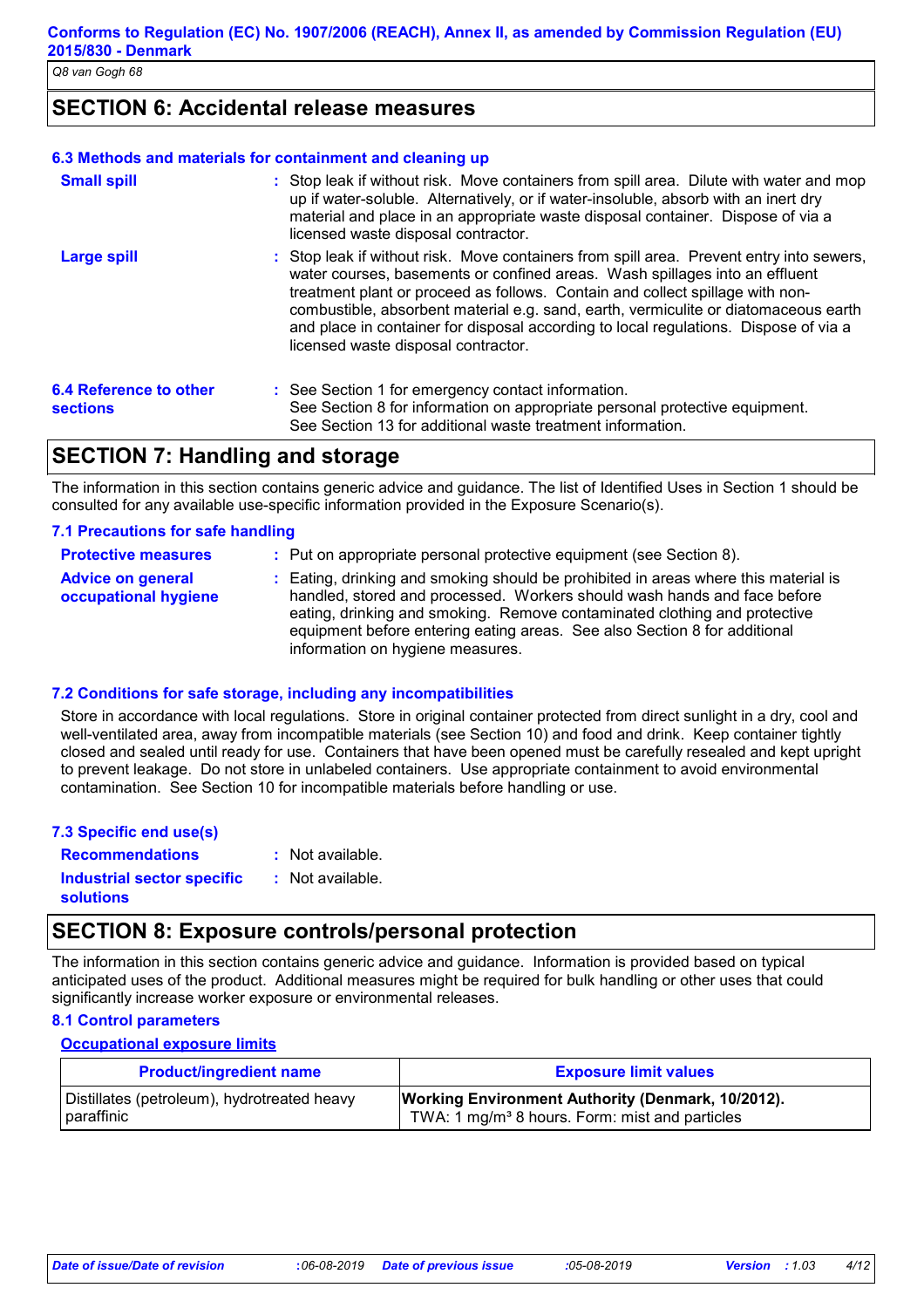# **SECTION 8: Exposure controls/personal protection**

| <b>Recommended monitoring</b><br>procedures | If this product contains ingredients with exposure limits, personal, workplace<br>÷<br>atmosphere or biological monitoring may be required to determine the effectiveness<br>of the ventilation or other control measures and/or the necessity to use respiratory<br>protective equipment. Reference should be made to monitoring standards, such as<br>the following: European Standard EN 689 (Workplace atmospheres - Guidance for<br>the assessment of exposure by inhalation to chemical agents for comparison with<br>limit values and measurement strategy) European Standard EN 14042 (Workplace<br>atmospheres - Guide for the application and use of procedures for the assessment<br>of exposure to chemical and biological agents) European Standard EN 482<br>(Workplace atmospheres - General requirements for the performance of procedures<br>for the measurement of chemical agents) Reference to national guidance<br>documents for methods for the determination of hazardous substances will also be<br>required. |
|---------------------------------------------|---------------------------------------------------------------------------------------------------------------------------------------------------------------------------------------------------------------------------------------------------------------------------------------------------------------------------------------------------------------------------------------------------------------------------------------------------------------------------------------------------------------------------------------------------------------------------------------------------------------------------------------------------------------------------------------------------------------------------------------------------------------------------------------------------------------------------------------------------------------------------------------------------------------------------------------------------------------------------------------------------------------------------------------|
|---------------------------------------------|---------------------------------------------------------------------------------------------------------------------------------------------------------------------------------------------------------------------------------------------------------------------------------------------------------------------------------------------------------------------------------------------------------------------------------------------------------------------------------------------------------------------------------------------------------------------------------------------------------------------------------------------------------------------------------------------------------------------------------------------------------------------------------------------------------------------------------------------------------------------------------------------------------------------------------------------------------------------------------------------------------------------------------------|

#### **DNELs/DMELs**

No DNELs/DMELs available.

#### **PNECs**

No PNECs available.

| <b>8.2 Exposure controls</b>                      |                                                                                                                                                                                                                                                                                                                                                                                                   |  |
|---------------------------------------------------|---------------------------------------------------------------------------------------------------------------------------------------------------------------------------------------------------------------------------------------------------------------------------------------------------------------------------------------------------------------------------------------------------|--|
| <b>Appropriate engineering</b><br><b>controls</b> | : Good general ventilation should be sufficient to control worker exposure to airborne<br>contaminants.                                                                                                                                                                                                                                                                                           |  |
| <b>Individual protection measures</b>             |                                                                                                                                                                                                                                                                                                                                                                                                   |  |
| <b>Hygiene measures</b>                           | : Wash hands, forearms and face thoroughly after handling chemical products,<br>before eating, smoking and using the lavatory and at the end of the working period.<br>Appropriate techniques should be used to remove potentially contaminated clothing.<br>Wash contaminated clothing before reusing. Ensure that eyewash stations and<br>safety showers are close to the workstation location. |  |
| <b>Eye/face protection</b>                        | : Safety eyewear complying with an approved standard should be used when a risk<br>assessment indicates this is necessary to avoid exposure to liquid splashes, mists,<br>gases or dusts. If contact is possible, the following protection should be worn,<br>unless the assessment indicates a higher degree of protection: safety glasses with<br>side-shields.                                 |  |
| <b>Skin protection</b>                            |                                                                                                                                                                                                                                                                                                                                                                                                   |  |
| <b>Hand protection</b>                            | : Chemical-resistant, impervious gloves complying with an approved standard should<br>be worn at all times when handling chemical products if a risk assessment indicates<br>this is necessary. Wear suitable gloves tested to EN374. Recommended: $\leq 1$<br>hour (breakthrough time): nitrile rubber 0.17 mm.                                                                                  |  |
| <b>Body protection</b>                            | : Personal protective equipment for the body should be selected based on the task<br>being performed and the risks involved and should be approved by a specialist<br>before handling this product.                                                                                                                                                                                               |  |
| <b>Other skin protection</b>                      | : Appropriate footwear and any additional skin protection measures should be<br>selected based on the task being performed and the risks involved and should be<br>approved by a specialist before handling this product.                                                                                                                                                                         |  |
| <b>Respiratory protection</b>                     | : Based on the hazard and potential for exposure, select a respirator that meets the<br>appropriate standard or certification. Respirators must be used according to a<br>respiratory protection program to ensure proper fitting, training, and other important<br>aspects of use. Recommended: Boiling point > 65 °C: A1; Boiling point < 65 °C:<br>AX1; Hot material: A1P2.                    |  |
| <b>Environmental exposure</b><br>controls         | : Emissions from ventilation or work process equipment should be checked to<br>ensure they comply with the requirements of environmental protection legislation.<br>In some cases, fume scrubbers, filters or engineering modifications to the process<br>equipment will be necessary to reduce emissions to acceptable levels.                                                                   |  |
|                                                   |                                                                                                                                                                                                                                                                                                                                                                                                   |  |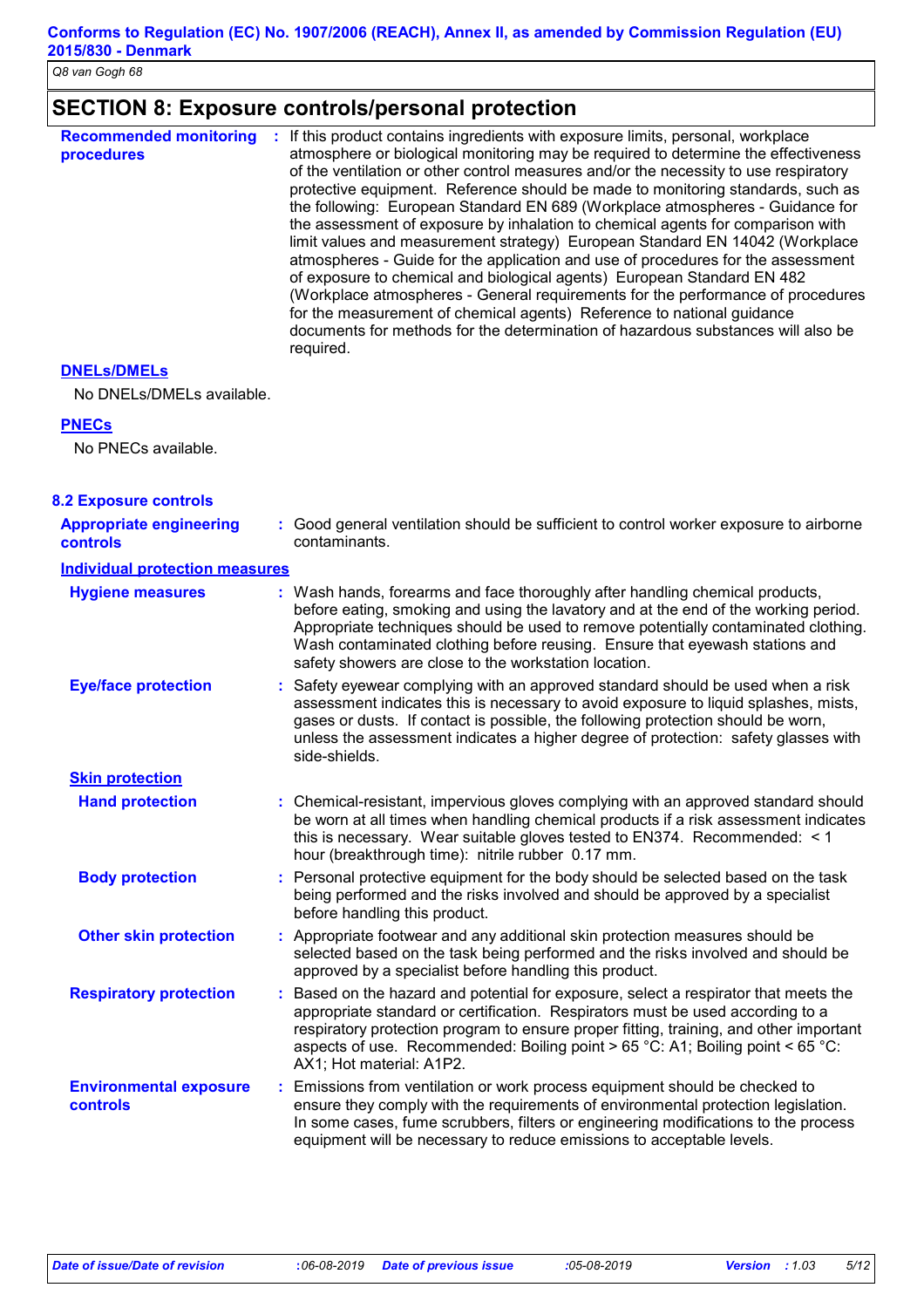# **SECTION 9: Physical and chemical properties**

| 9.1 Information on basic physical and chemical properties         |                                                                   |
|-------------------------------------------------------------------|-------------------------------------------------------------------|
| <b>Appearance</b>                                                 |                                                                   |
| <b>Physical state</b>                                             | : Liquid. [Oily liquid.]                                          |
| <b>Appearance</b>                                                 | $:$ Clear.                                                        |
| <b>Color</b>                                                      | : Yellow [Light]                                                  |
| Odor                                                              | : Characteristic.                                                 |
| <b>Odor threshold</b>                                             | : Not available.                                                  |
| pH                                                                | : 7                                                               |
| <b>Melting point/freezing point</b>                               | $: < -12^{\circ}$ C                                               |
| <b>Initial boiling point and</b><br>boiling range                 | $: >300^{\circ}C$                                                 |
| <b>Flash point</b>                                                | : Open cup: $>220^{\circ}$ C [ASTM D92.]                          |
| <b>Evaporation rate</b>                                           | : Not available.                                                  |
| <b>Flammability (solid, gas)</b>                                  | : Not applicable.                                                 |
| <b>Upper/lower flammability or</b><br>explosive limits            | : Not available.                                                  |
| <b>Vapor pressure</b>                                             | $:$ <0.01 kPa [room temperature]                                  |
| <b>Vapor density</b>                                              | : Not available.                                                  |
| <b>Density</b>                                                    | : $0.875$ g/cm <sup>3</sup> [15°C]                                |
| <b>Solubility(ies)</b>                                            | : Insoluble in the following materials: cold water and hot water. |
| <b>Partition coefficient: n-octanol/: Not available.</b><br>water |                                                                   |
| <b>Auto-ignition temperature</b>                                  | $: >300^{\circ}C$                                                 |
| <b>Decomposition temperature</b>                                  | $: >300^{\circ}C$                                                 |
| <b>Viscosity (40°C)</b>                                           | $: 68$ cSt                                                        |
| Viscosity (100°C)                                                 | : 9 cSt                                                           |
| <b>Explosive properties</b>                                       | : Not applicable.                                                 |
| <b>Oxidizing properties</b>                                       | : Not applicable.                                                 |

#### **9.2 Other information**

#### **10.6 Hazardous decomposition products 10.4 Conditions to avoid** Under normal conditions of storage and use, hazardous decomposition products **:** should not be produced. **10.2 Chemical stability** : Reactive or incompatible with the following materials: Strong oxidizing materials : The product is stable. : No specific data. **10.5 Incompatible materials : 10.3 Possibility of hazardous reactions :** Under normal conditions of storage and use, hazardous reactions will not occur. **SECTION 10: Stability and reactivity 10.1 Reactivity :** No specific test data related to reactivity available for this product or its ingredients.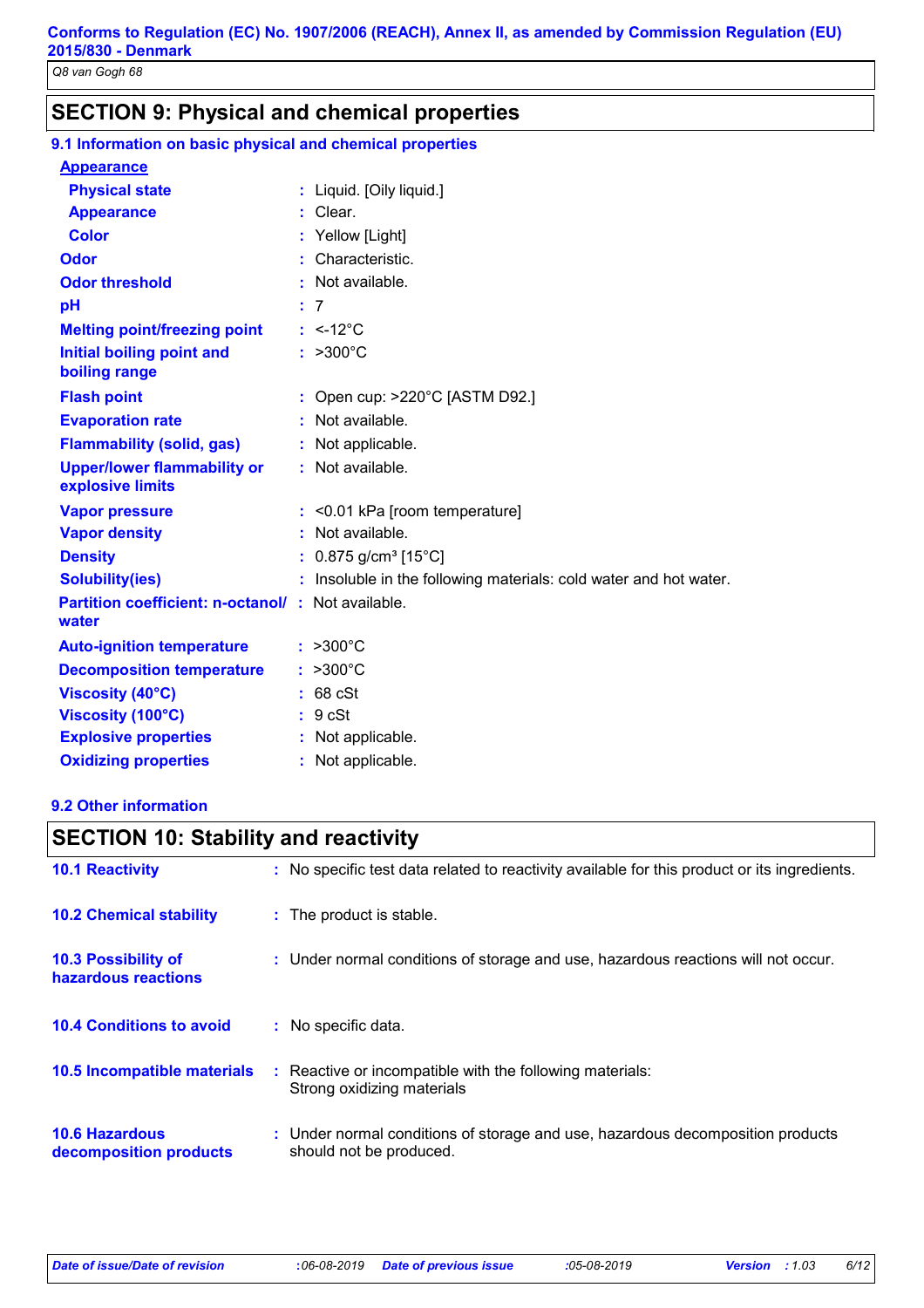# **SECTION 11: Toxicological information**

#### **11.1 Information on toxicological effects**

#### **Acute toxicity**

|                                            | <b>Product/ingredient name</b>                          | <b>Result</b>                                                                | <b>Species</b> | <b>Dose</b> | <b>Exposure</b> |
|--------------------------------------------|---------------------------------------------------------|------------------------------------------------------------------------------|----------------|-------------|-----------------|
|                                            | Distillates (petroleum),                                | LD50 Dermal                                                                  | Rat            | 5000 mg/kg  |                 |
|                                            | hydrotreated heavy                                      |                                                                              |                |             |                 |
| paraffinic                                 |                                                         | LD50 Oral                                                                    | Rat            | 10000 mg/kg |                 |
|                                            | <b>Conclusion/Summary</b>                               | : Not available.                                                             |                |             |                 |
|                                            | <b>Acute toxicity estimates</b>                         |                                                                              |                |             |                 |
| Not available.                             |                                                         |                                                                              |                |             |                 |
|                                            | <b>Irritation/Corrosion</b>                             |                                                                              |                |             |                 |
|                                            | <b>Conclusion/Summary</b>                               | : Not available.                                                             |                |             |                 |
| <b>Sensitization</b>                       |                                                         |                                                                              |                |             |                 |
|                                            | <b>Conclusion/Summary</b>                               | : Not available.                                                             |                |             |                 |
| <b>Mutagenicity</b>                        |                                                         |                                                                              |                |             |                 |
|                                            | <b>Conclusion/Summary</b>                               | : Not available.                                                             |                |             |                 |
| <b>Carcinogenicity</b>                     |                                                         |                                                                              |                |             |                 |
|                                            | <b>Conclusion/Summary</b>                               | : Not available.                                                             |                |             |                 |
|                                            | <b>Reproductive toxicity</b>                            |                                                                              |                |             |                 |
|                                            | <b>Conclusion/Summary</b>                               | : Not available.                                                             |                |             |                 |
| <b>Teratogenicity</b>                      |                                                         |                                                                              |                |             |                 |
|                                            | <b>Conclusion/Summary</b>                               | : Not available.                                                             |                |             |                 |
|                                            | <b>Specific target organ toxicity (single exposure)</b> |                                                                              |                |             |                 |
|                                            |                                                         |                                                                              |                |             |                 |
| Not available.                             |                                                         |                                                                              |                |             |                 |
| Not available.                             |                                                         | <b>Specific target organ toxicity (repeated exposure)</b>                    |                |             |                 |
| <b>Aspiration hazard</b><br>Not available. |                                                         |                                                                              |                |             |                 |
|                                            | <b>Information on the likely</b>                        | : Not available.                                                             |                |             |                 |
| routes of exposure                         |                                                         |                                                                              |                |             |                 |
|                                            | <b>Potential acute health effects</b>                   |                                                                              |                |             |                 |
| <b>Eye contact</b>                         |                                                         | : No known significant effects or critical hazards.                          |                |             |                 |
| <b>Inhalation</b>                          |                                                         | No known significant effects or critical hazards.                            |                |             |                 |
| <b>Skin contact</b>                        |                                                         | Defatting to the skin. May cause skin dryness and irritation.                |                |             |                 |
| <b>Ingestion</b>                           |                                                         | : No known significant effects or critical hazards.                          |                |             |                 |
|                                            |                                                         | Symptoms related to the physical, chemical and toxicological characteristics |                |             |                 |
|                                            |                                                         |                                                                              |                |             |                 |
| <b>Eye contact</b><br><b>Inhalation</b>    |                                                         | : No specific data.                                                          |                |             |                 |
|                                            |                                                         | : No specific data.                                                          |                |             |                 |
| <b>Skin contact</b>                        |                                                         | : Adverse symptoms may include the following:<br>irritation                  |                |             |                 |
|                                            |                                                         | dryness                                                                      |                |             |                 |
| <b>Ingestion</b>                           |                                                         | cracking<br>: No specific data.                                              |                |             |                 |

#### *Date of issue/Date of revision* **:***06-08-2019 Date of previous issue :05-08-2019 Version : 1.03 7/12*

**Short term exposure**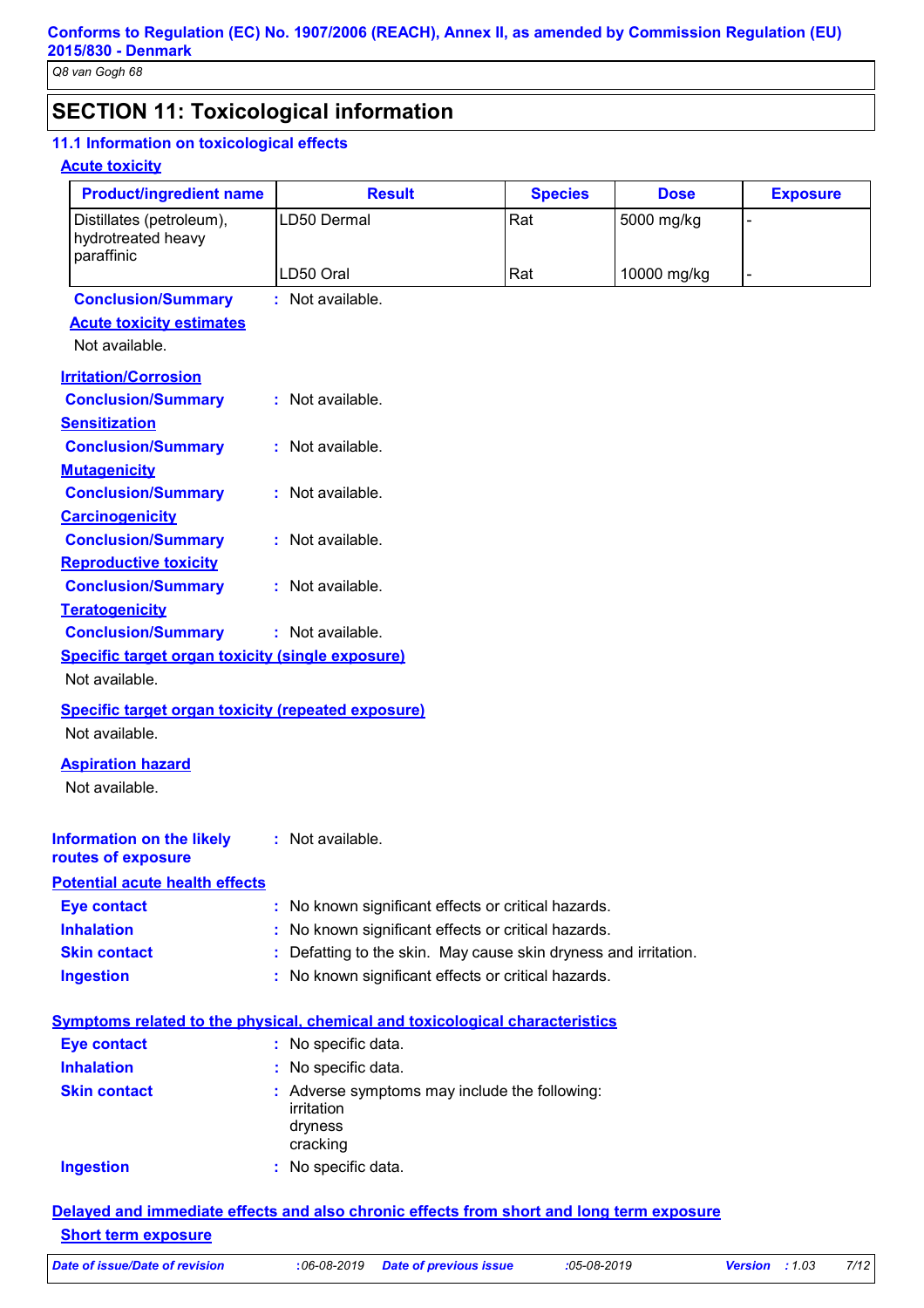# **SECTION 11: Toxicological information**

| <b>Potential immediate</b>              | : Not available.                                                                                           |
|-----------------------------------------|------------------------------------------------------------------------------------------------------------|
| effects                                 |                                                                                                            |
| <b>Potential delayed effects</b>        | : Not available.                                                                                           |
| <b>Long term exposure</b>               |                                                                                                            |
| <b>Potential immediate</b>              | : Not available.                                                                                           |
| effects                                 |                                                                                                            |
| <b>Potential delayed effects</b>        | : Not available.                                                                                           |
| <b>Potential chronic health effects</b> |                                                                                                            |
| Not available.                          |                                                                                                            |
| <b>Conclusion/Summary</b>               | : Not available.                                                                                           |
| <b>General</b>                          | : Prolonged or repeated contact can defat the skin and lead to irritation, cracking and/<br>or dermatitis. |
| <b>Carcinogenicity</b>                  | : No known significant effects or critical hazards.                                                        |
| <b>Mutagenicity</b>                     | : No known significant effects or critical hazards.                                                        |
| <b>Teratogenicity</b>                   | : No known significant effects or critical hazards.                                                        |
| <b>Developmental effects</b>            | : No known significant effects or critical hazards.                                                        |
| <b>Fertility effects</b>                | : No known significant effects or critical hazards.                                                        |
| <b>Other information</b>                | : Not available.                                                                                           |

# **SECTION 12: Ecological information**

| <b>12.1 Toxicity</b>      |                  |
|---------------------------|------------------|
| <b>Conclusion/Summary</b> | : Not available. |

#### **12.2 Persistence and degradability**

**Conclusion/Summary :** Not available.

#### **12.3 Bioaccumulative potential**

Not available.

| <b>12.4 Mobility in soil</b>                     |                  |
|--------------------------------------------------|------------------|
| <b>Soil/water partition</b><br>coefficient (Koc) | : Not available. |
| <b>Mobility</b>                                  | : Not available. |

#### **12.5 Results of PBT and vPvB assessment**

- **PBT :** Not applicable.
- **vPvB :** Not applicable.

**12.6 Other adverse effects** : No known significant effects or critical hazards.

### **SECTION 13: Disposal considerations**

The information in this section contains generic advice and guidance. The list of Identified Uses in Section 1 should be consulted for any available use-specific information provided in the Exposure Scenario(s).

#### **13.1 Waste treatment methods**

**Product**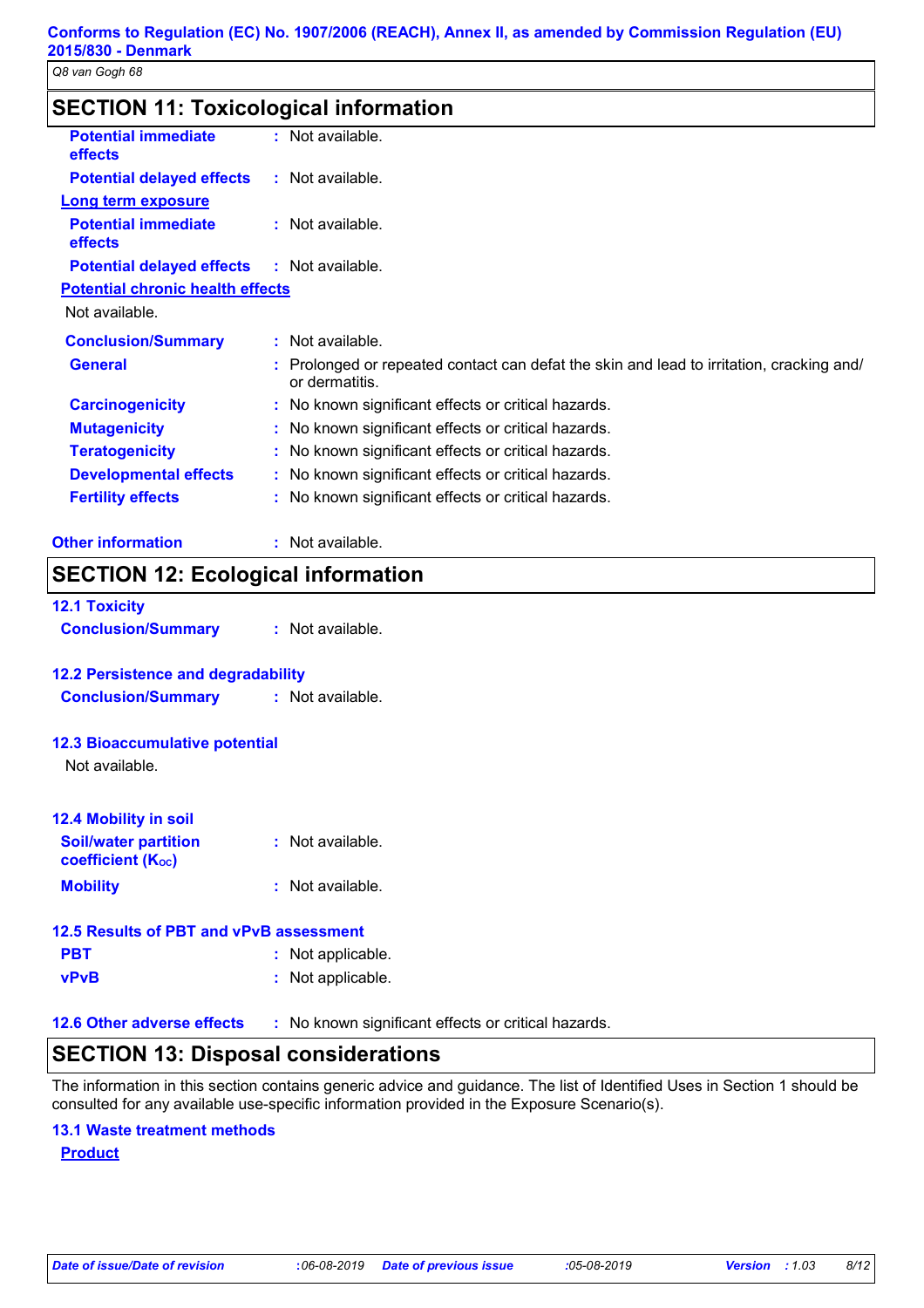# **SECTION 13: Disposal considerations**

| <b>Methods of disposal</b> | : The generation of waste should be avoided or minimized wherever possible.<br>Disposal of this product, solutions and any by-products should at all times comply<br>with the requirements of environmental protection and waste disposal legislation<br>and any regional local authority requirements. Dispose of surplus and non-<br>recyclable products via a licensed waste disposal contractor. Waste should not be<br>disposed of untreated to the sewer unless fully compliant with the requirements of<br>all authorities with jurisdiction. |
|----------------------------|------------------------------------------------------------------------------------------------------------------------------------------------------------------------------------------------------------------------------------------------------------------------------------------------------------------------------------------------------------------------------------------------------------------------------------------------------------------------------------------------------------------------------------------------------|
| Happedaug waats            | $\cdot$ $\sqrt{22}$                                                                                                                                                                                                                                                                                                                                                                                                                                                                                                                                  |

**European waste catalogue (EWC) Hazardous waste :** Yes.

| <b>Waste code</b>          | <b>Waste designation</b>                                                                                                                                                                                                                    |  |  |  |  |
|----------------------------|---------------------------------------------------------------------------------------------------------------------------------------------------------------------------------------------------------------------------------------------|--|--|--|--|
| 13 02 05*                  | mineral-based non-chlorinated engine, gear and lubricating oils                                                                                                                                                                             |  |  |  |  |
| <b>Packaging</b>           |                                                                                                                                                                                                                                             |  |  |  |  |
| <b>Methods of disposal</b> | : The generation of waste should be avoided or minimized wherever possible. Waste<br>packaging should be recycled. Incineration or landfill should only be considered<br>when recycling is not feasible.                                    |  |  |  |  |
| <b>Special precautions</b> | : This material and its container must be disposed of in a safe way. Empty containers<br>or liners may retain some product residues. Avoid dispersal of spilled material and<br>runoff and contact with soil, waterways, drains and sewers. |  |  |  |  |

# **SECTION 14: Transport information**

|                                           | <b>ADR/RID</b>           | <b>ADN</b>     | <b>IMDG</b>    | <b>IATA</b>    |
|-------------------------------------------|--------------------------|----------------|----------------|----------------|
| 14.1 UN number                            | Not regulated.           | Not regulated. | Not regulated. | Not regulated. |
| 14.2 UN proper<br>shipping name           | $\blacksquare$           |                |                |                |
| <b>14.3 Transport</b><br>hazard class(es) | $\overline{\phantom{a}}$ |                | ۰              |                |
| 14.4 Packing<br>group                     |                          |                | -              |                |
| 14.5<br><b>Environmental</b><br>hazards   | No.                      | No.            | No.            | No.            |

**user**

**14.6 Special precautions for Transport within user's premises:** always transport in closed containers that are **:** upright and secure. Ensure that persons transporting the product know what to do in the event of an accident or spillage.

**14.7 Transport in bulk according to Annex II of MARPOL and the IBC Code :** Not available.

# **SECTION 15: Regulatory information**

**15.1 Safety, health and environmental regulations/legislation specific for the substance or mixture EU Regulation (EC) No. 1907/2006 (REACH)**

**Annex XIV - List of substances subject to authorization**

**Annex XIV**

None of the components are listed.

**Substances of very high concern**

None of the components are listed.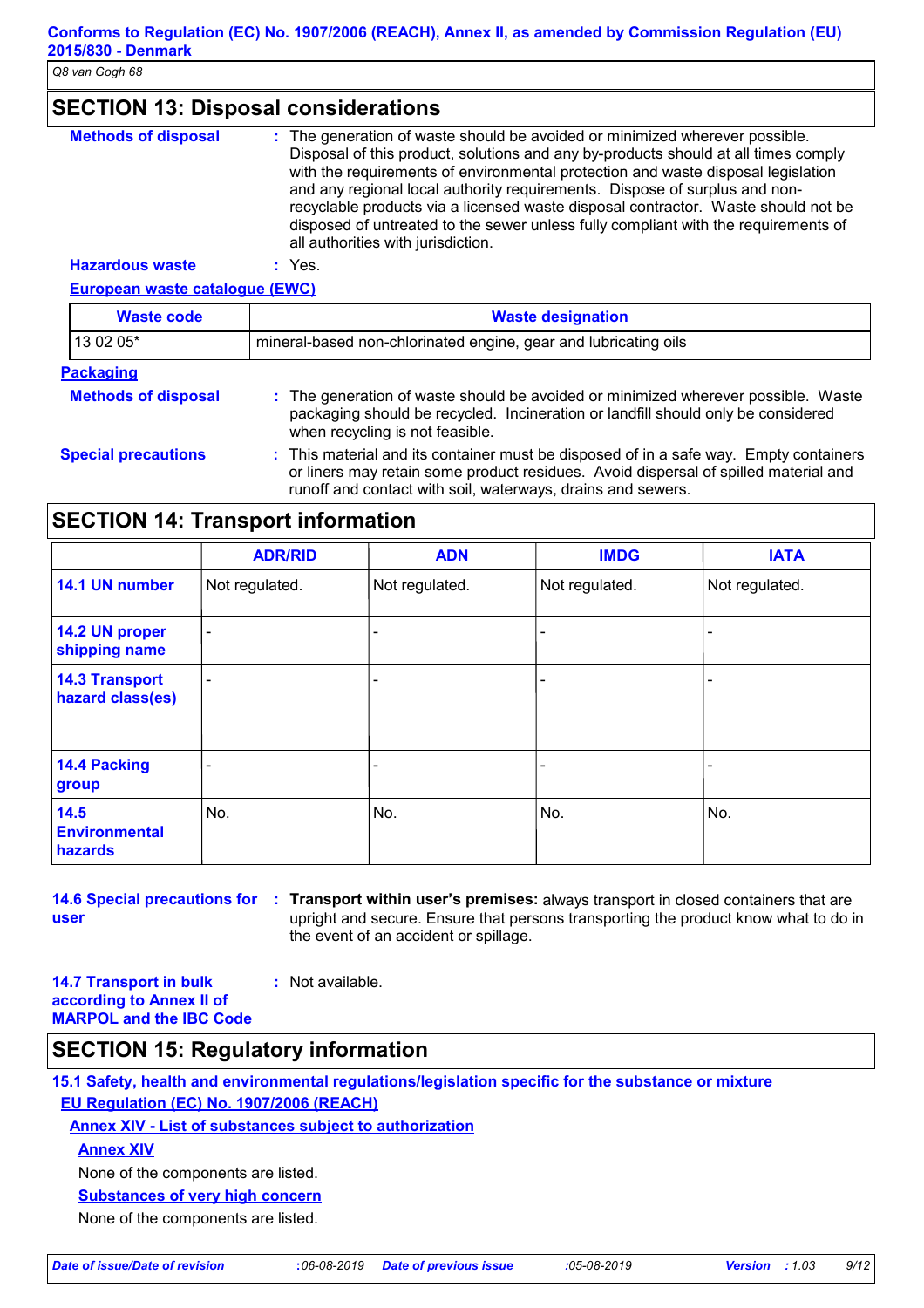| <b>Annex XVII - Restrictions : Not applicable.</b><br>on the manufacture,<br>placing on the market<br>and use of certain<br>dangerous substances,<br>mixtures and articles<br><b>Other EU regulations</b><br>Ozone depleting substances (1005/2009/EU)<br>Not listed. |                                                                                                                                                                                                                                                                                                                                                                                                                                                                                                                  |
|-----------------------------------------------------------------------------------------------------------------------------------------------------------------------------------------------------------------------------------------------------------------------|------------------------------------------------------------------------------------------------------------------------------------------------------------------------------------------------------------------------------------------------------------------------------------------------------------------------------------------------------------------------------------------------------------------------------------------------------------------------------------------------------------------|
| Prior Informed Consent (PIC) (649/2012/EU)<br>Not listed.                                                                                                                                                                                                             |                                                                                                                                                                                                                                                                                                                                                                                                                                                                                                                  |
| <b>Seveso Directive</b><br>This product is not controlled under the Seveso Directive.                                                                                                                                                                                 |                                                                                                                                                                                                                                                                                                                                                                                                                                                                                                                  |
| <b>National requlations</b><br><b>Product registration</b><br>number                                                                                                                                                                                                  | : 4214568                                                                                                                                                                                                                                                                                                                                                                                                                                                                                                        |
| <b>MAL-code</b>                                                                                                                                                                                                                                                       | $: 00-1$                                                                                                                                                                                                                                                                                                                                                                                                                                                                                                         |
| <b>Protection based on MAL</b>                                                                                                                                                                                                                                        | : According to the regulations on work involving coded products, the following<br>stipulations apply to the use of personal protective equipment:                                                                                                                                                                                                                                                                                                                                                                |
|                                                                                                                                                                                                                                                                       | General: Gloves must be worn for all work that may result in soiling. Apron/<br>coveralls/protective clothing must be worn when soiling is so great that regular work<br>clothes do not adequately protect skin against contact with the product. A face<br>shield must be worn in work involving spattering if a full mask is not required. In this<br>case, other recommended use of eye protection is not required.<br>In all spraying operations in which there is return spray, the following must be worn: |
|                                                                                                                                                                                                                                                                       | respiratory protection and arm protectors/apron/coveralls/protective clothing as<br>appropriate or as instructed.<br>MAL-code: 00-1<br>Application: When spraying in existing* spray booths, if the operator is outside the<br>spray zone.                                                                                                                                                                                                                                                                       |
|                                                                                                                                                                                                                                                                       | - Arm protectors must be worn.                                                                                                                                                                                                                                                                                                                                                                                                                                                                                   |
|                                                                                                                                                                                                                                                                       | During all spraying where atomization occurs in cabins or spray booths where the<br>operator is inside the spray zone and during spraying outside a closed facility, cabin<br>or booth.                                                                                                                                                                                                                                                                                                                          |
|                                                                                                                                                                                                                                                                       | - Full mask with combined filter, coveralls and hood must be worn.                                                                                                                                                                                                                                                                                                                                                                                                                                               |
|                                                                                                                                                                                                                                                                       | <b>Drying:</b> Items for drying/drying ovens that are temporarily placed on such things as<br>rack trolleys, etc. must be equipped with a mechanical exhaust system to prevent<br>fumes from wet items from passing through workers' inhalation zone.                                                                                                                                                                                                                                                            |
|                                                                                                                                                                                                                                                                       | Polishing: When polishing treated surfaces, a mask with dust filter must be worn.<br>When machine grinding, eye protection must be worn. Work gloves must always be<br>worn.                                                                                                                                                                                                                                                                                                                                     |
|                                                                                                                                                                                                                                                                       | <b>Caution</b> The regulations contain other stipulations in addition to the above.                                                                                                                                                                                                                                                                                                                                                                                                                              |
|                                                                                                                                                                                                                                                                       | *See Regulations.                                                                                                                                                                                                                                                                                                                                                                                                                                                                                                |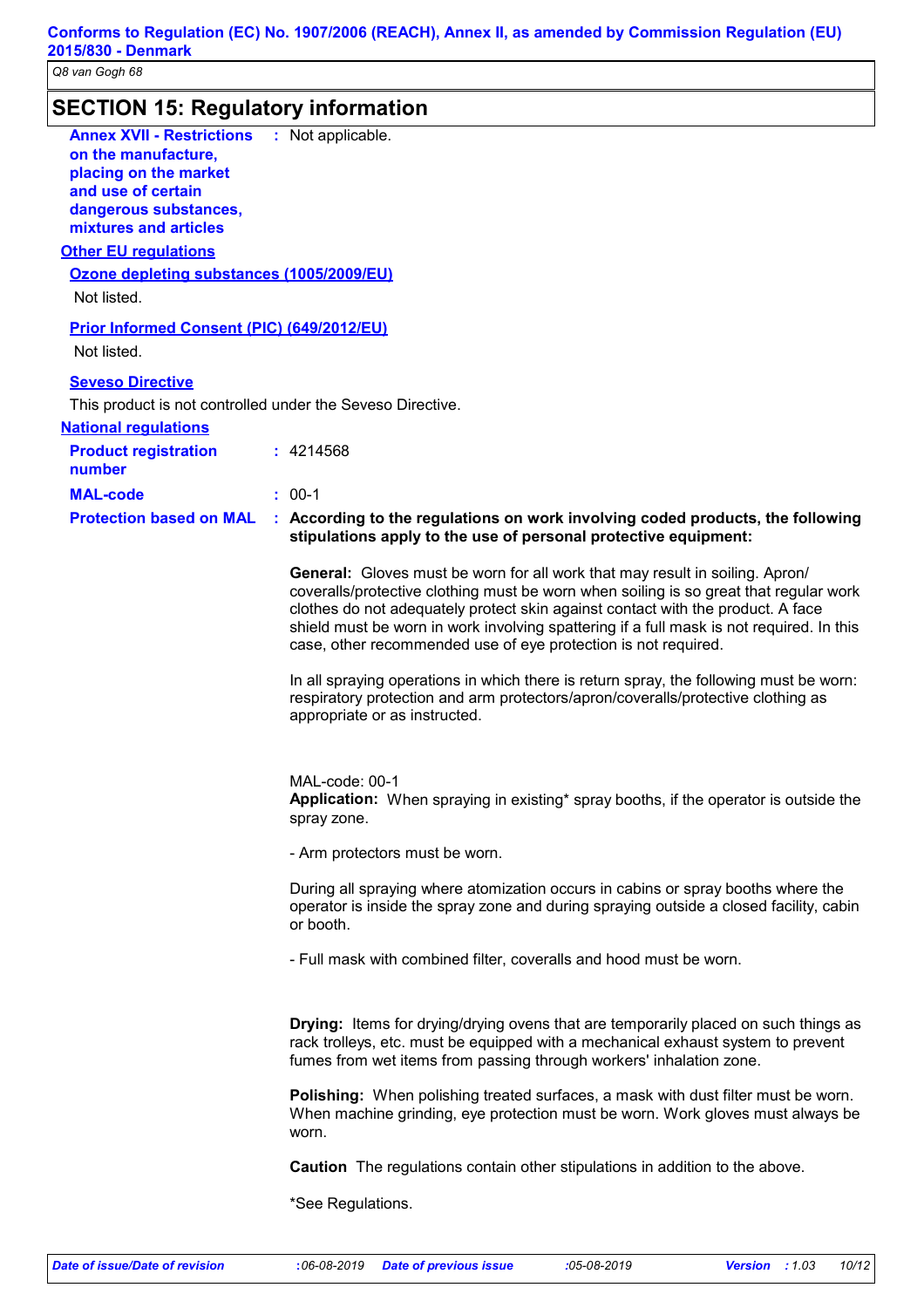| <b>SECTION 15: Regulatory information</b>        |                                                                                                                                                                                             |
|--------------------------------------------------|---------------------------------------------------------------------------------------------------------------------------------------------------------------------------------------------|
| <b>Hazard class for water</b><br>(WGK)           | : 1                                                                                                                                                                                         |
| <b>VOC content</b>                               | $:$ Exempt.                                                                                                                                                                                 |
| <b>International requlations</b>                 |                                                                                                                                                                                             |
|                                                  | <b>Chemical Weapon Convention List Schedules I, II &amp; III Chemicals</b>                                                                                                                  |
| Not listed.                                      |                                                                                                                                                                                             |
|                                                  |                                                                                                                                                                                             |
| <b>Montreal Protocol</b>                         |                                                                                                                                                                                             |
| Not listed.                                      |                                                                                                                                                                                             |
|                                                  | <b>Stockholm Convention on Persistent Organic Pollutants</b>                                                                                                                                |
| Not listed.                                      |                                                                                                                                                                                             |
|                                                  | <b>Rotterdam Convention on Prior Informed Consent (PIC)</b>                                                                                                                                 |
| Not listed.                                      |                                                                                                                                                                                             |
|                                                  |                                                                                                                                                                                             |
| Not listed.                                      | <b>UNECE Aarhus Protocol on POPs and Heavy Metals</b>                                                                                                                                       |
|                                                  |                                                                                                                                                                                             |
| <b>Inventory list</b>                            |                                                                                                                                                                                             |
| <b>Australia</b>                                 | : Not determined.                                                                                                                                                                           |
| <b>Canada</b>                                    | Not determined.                                                                                                                                                                             |
| <b>China</b>                                     | Not determined.                                                                                                                                                                             |
| <b>Europe</b>                                    | : At least one component is not listed in EINECS but all such components are listed in<br>ELINCS. Please contact your supplier for information on the inventory status of this<br>material. |
| <b>Japan</b>                                     | : Japan inventory (ENCS): Not determined.<br>Japan inventory (ISHL): Not determined.                                                                                                        |
| <b>Malaysia</b>                                  | : Not determined                                                                                                                                                                            |
| <b>New Zealand</b>                               | Not determined.                                                                                                                                                                             |
| <b>Philippines</b>                               | Not determined.                                                                                                                                                                             |
| <b>Republic of Korea</b>                         | : Not determined.                                                                                                                                                                           |
| <b>Taiwan</b>                                    | Not determined                                                                                                                                                                              |
| <b>Thailand</b>                                  | : Not determined.                                                                                                                                                                           |
| <b>Turkey</b>                                    | Not determined.                                                                                                                                                                             |
| <b>United States</b>                             | : Not determined.                                                                                                                                                                           |
| <b>Viet Nam</b>                                  | : Not determined.                                                                                                                                                                           |
| <b>15.2 Chemical Safety</b><br><b>Assessment</b> | : This product contains substances for which Chemical Safety Assessments are still<br>required.                                                                                             |

#### **SECTION 16: Other information**

|                                      | $\triangleright$ Indicates information that has changed from previously issued version.                                                                                                                                                                                                                                                                                                                                                                     |
|--------------------------------------|-------------------------------------------------------------------------------------------------------------------------------------------------------------------------------------------------------------------------------------------------------------------------------------------------------------------------------------------------------------------------------------------------------------------------------------------------------------|
| <b>Abbreviations and</b><br>acronyms | $\therefore$ ATE = Acute Toxicity Estimate<br>CLP = Classification, Labelling and Packaging Regulation [Regulation (EC) No.<br>1272/2008]<br>DMEL = Derived Minimal Effect Level<br>DNEL = Derived No Effect Level<br>EUH statement = CLP-specific Hazard statement<br>PBT = Persistent, Bioaccumulative and Toxic<br>PNEC = Predicted No Effect Concentration<br><b>RRN = REACH Registration Number</b><br>vPvB = Very Persistent and Very Bioaccumulative |
|                                      | <u>Procedure used to derive the classification according to Regulation (EC) No. 1272/2008 [CLP/GHS]</u>                                                                                                                                                                                                                                                                                                                                                     |